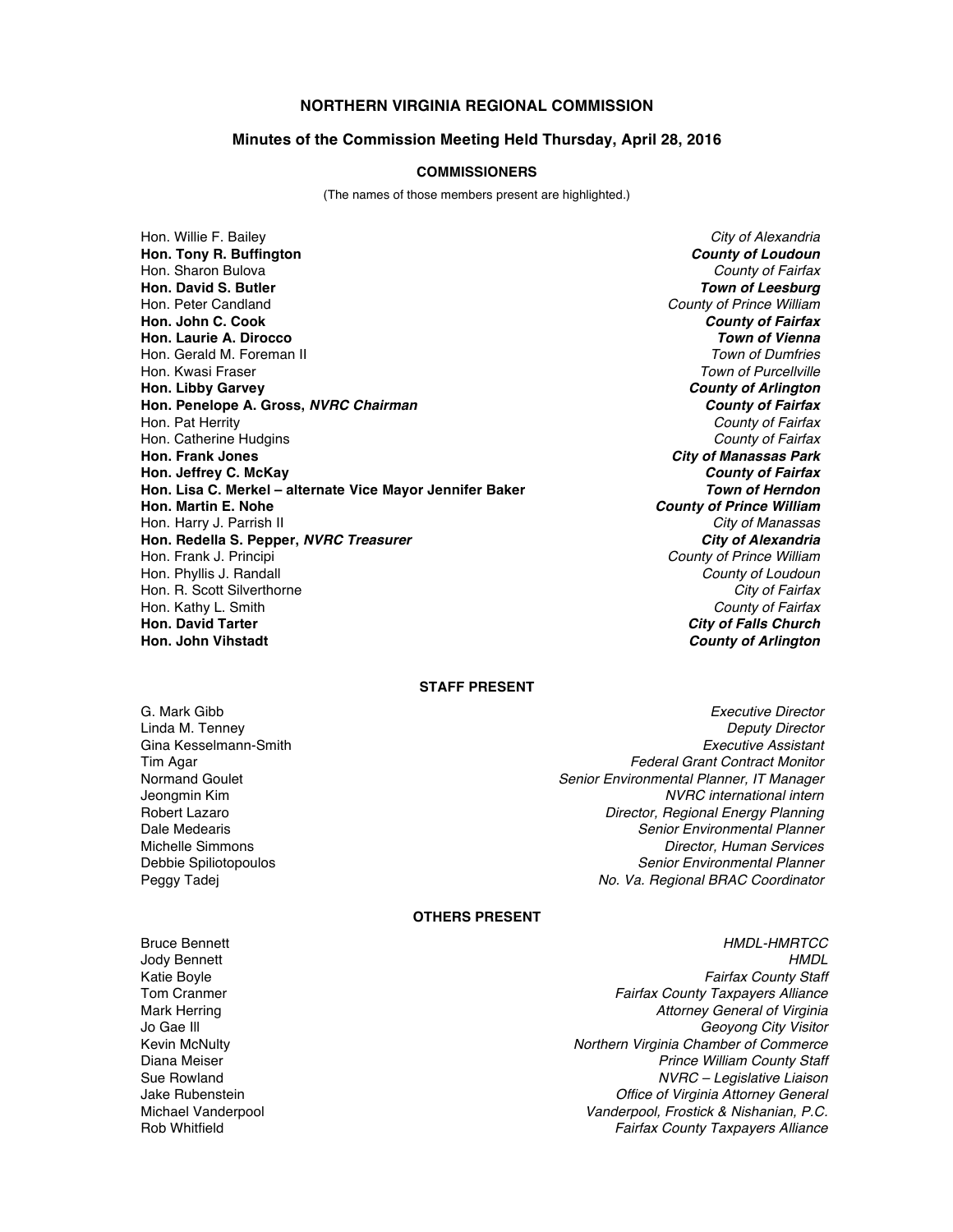Summary Minutes of the Commission April 28, 2016 Page 2

ALLEGIANCE

- CALL TO ORDER Chairman Gross called the meeting to order at 7:35 p.m.
- PLEDGE OF The Pledge of Allegiance was recited by all present.
- ROLL CALL The roll was called and all members present or absent were noted for the record.
- APPRECIATION Chairman Gross introduced the monthly Chairman's "Thank you Award" and honored one staff member at NVRC for this month: Debbie Spiliotopoulos.
- MINUTES Commissioner McKay moved approval of the Commission meeting minutes of March 31, 2016. The motion was seconded by Commissioner Pepper and carried unanimously.

Commissioner DiRocco, Commissioner Butler and Commissioner Tarter abstained, as they had not attended the last Commission meeting.

PRESENTATION 1 Chairman Gross introduced former Commissioner Mark Herring, Virginia's Attorney General, who reported on prescription drug and heroin abuse.

> Attorney General Herring began his report by saying that one of the first things he did when he took office, was to go on his first statewide public safety tour in which three quarters of localities expressed concern with a rising tide of heroin and prescription drug overdose fatalities. This is how he learned that there is a heroin and prescription drug crisis that is affecting every corner of the Commonwealth.

> In 2014, heroin and prescription drug overdoses claimed the lives of 728 Virginians. That's more than car crashes. That number is shocking. Over the last five years, more than three thousand Virginians have lost their lives. This is a problem that is cutting across all social and demographic lines.

> After speaking with a lot of families who have lost a loved one after a fatal overdose, he has also learned that what is often described as a "heroin" epidemic, is really an opiod addiction epidemic. Something as common as a sports injury, car accident, or minor surgery can expose a person to opiods, leading to abuse, dependency, and in the worst cases, leading to the cheaper, more available, more potent, and deadlier heroin that can be found on the streets.

> The Centers for Disease Control estimates that 1 in 15 persons who take prescription painkillers for nonmedical purposes will try heroin within 10 years. So to properly address what's often called the "heroin epidemic," we must acknowledge that this is a "heroin **and** prescription drug abuse epidemic" that has its roots not in the streets, but in our medicine cabinets. And given the amount of opiods prescribed to older Virginians, we should begin accounting for their needs and risk factors as we work to address addiction. More Virginians age 55-64 died of heroin and prescription drug overdose than age 15-24. It's hard to imagine that someone could become dependent on a drug for the first time at that age, but that is the power of these drugs, and it is a reality.

> Attorney General Herring also commented on the strategy of his office to fight this problem. It is a multifaceted strategy that includes prosecutions and enforcement, as well as legislative solutions, prevention, and education.

> In the last year and a half his office has worked with local and federal partners to prosecute more than 28 cases against dealers and traffickers involving more than 95 kilograms of heroin with an estimated street value of more than \$19 million. That's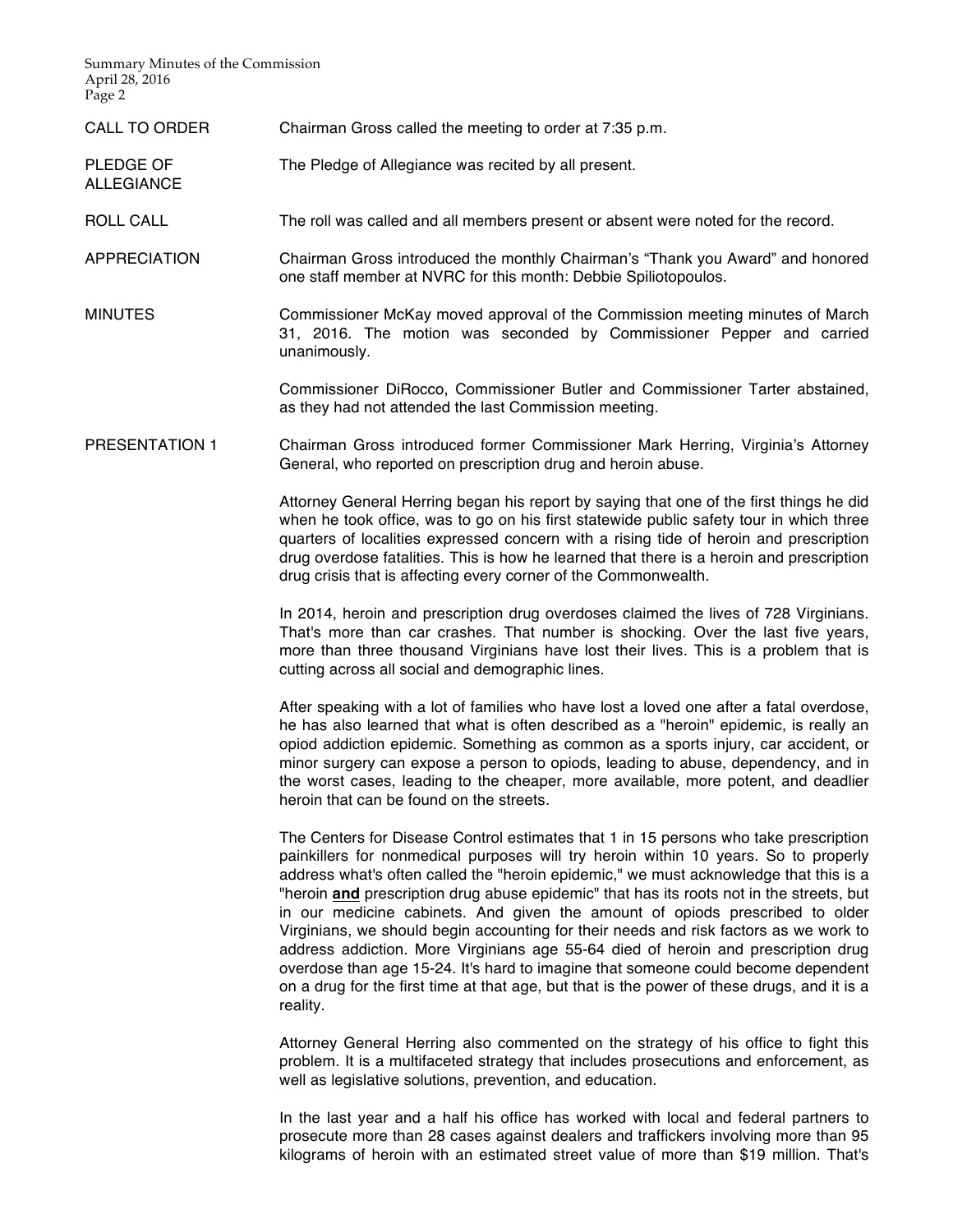about 238,500 daily doses.

His office has also launched a number of prevention and education initiatives to make sure everyone-young people, parents, adults, even seniors-understand just how dangerous these drugs can be.

Attorney General Herring then mentioned a powerful documentary about the danger of heroin and prescription drugs and their impact on Virginia families and communities (www.hardesthitva.com). This documentary, called "Heroin: The Hardest Hit", which was produced by the Office of Attorney General, features Virginians telling their own stories of addiction, overdose and recovery, and it features powerful testimony from parents who lost their children to an overdose, as well as law enforcement and healthcare professionals working to address the problem. From grieving parents, to folks in recovery who lost everything, to law enforcement agencies and public health professionals, this movie lets Virginians tell their stories and explain the impact of heroin and prescription drug addiction for themselves. The movie, which is available free of charge to schools, faith organizations, law enforcement, public health organizations, and others, is part of Attorney General Herring's efforts to educate Virginians on these dangerous drugs and prevent abuse and addiction.

Moreover, his office worked with the General Assembly in 2015 to enact three lifesaving overdose prevention laws with bipartisan support. One created a "good Samaritan" provision to encourage people witnessing an overdose to call 911 and get help. Another expanded the availability of naloxone, a life-saving overdose antidote, so that all law enforcement and first responders can carry it, and more families can get it without a prescription. His office also expanded access to the prescription monitoring program to make sure that probation officers can monitor their probationers to make sure they are not getting drugs they are not allowed to have.

Attorney General Herring emphasized that we have to make sure people understand how deadly prescription drugs can be when abused, and how quickly heroin and opioid addiction can take over your life. For those struggling with addiction, we want them to see that recovery is possible and there are a lot of resources and support if they're willing to take the first step and commit to getting well. We need everyone including parents, teachers, coaches, law enforcement officers, doctors, and elected officials working together to get this problem turned around.

*Questions and answers* Chairman Gross asked what could be done to stimulate cooperation with the police investigation. Attorney General Herring said that stigma is a big problem and it is undermining cooperation. So being supportive is important. But there isn't an easy answer.

> Commissioner McKay asked to what level the state police is involved in the enforcement or if it is up to the local police. Attorney General Herring confirmed there is cooperation between the local and state police.

> Commissioner McKay also shared concerns regarding tobacco shops selling substances that are not marked as illegal but can become a pipeline for worse drugs. Attorney General Herring explained that it would be good to have officials talk to the tobacco shops directly and point out the consequences and how dangerous this is, so that they understand what this causes. Also, there is a new development, in which the health department is authorized to list a new kind of drug right away.

> Commissioner Jones thanked Attorney General Herring for holding true what he promised during his Safety Tour.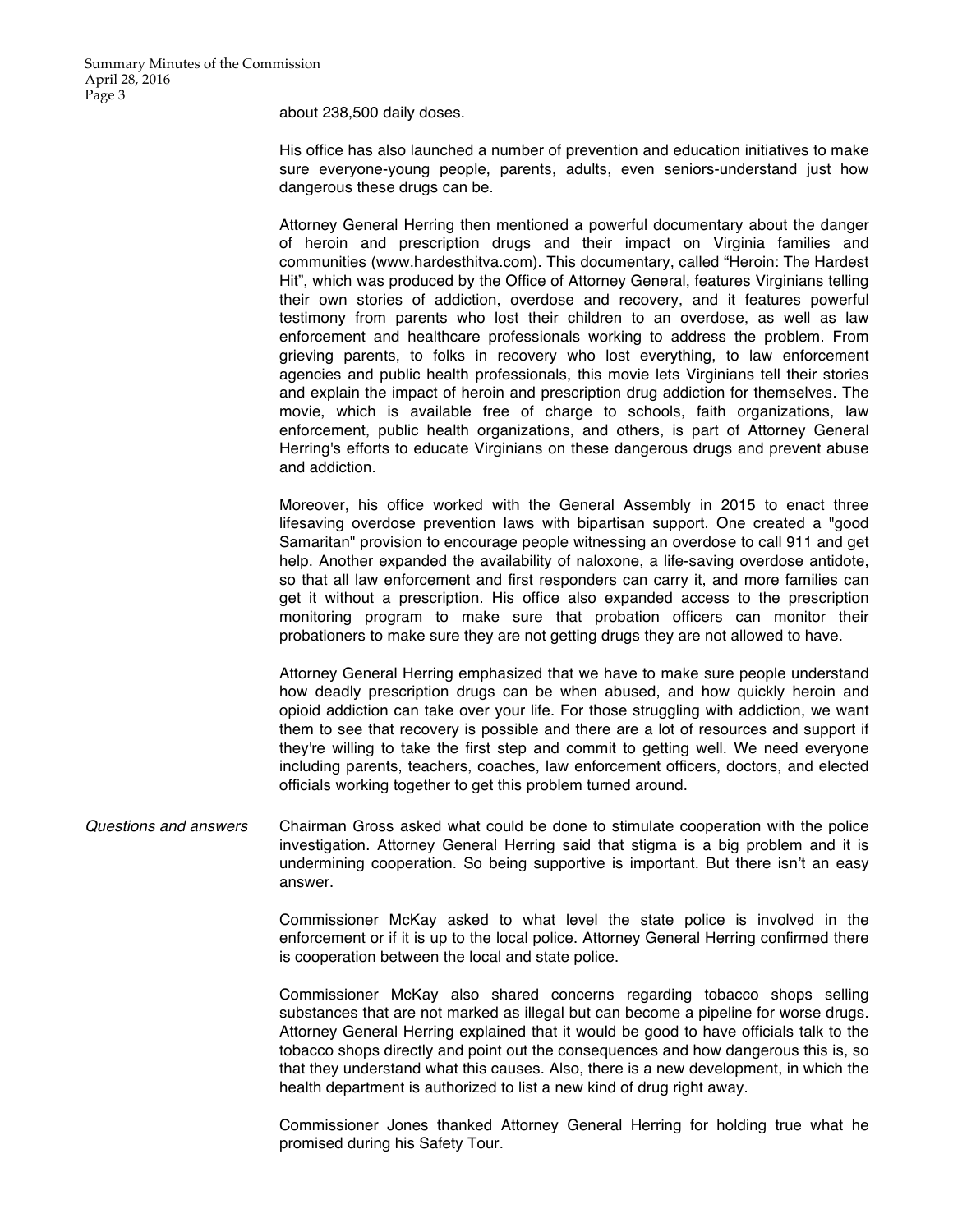Commissioner Butler asked if there will be a substitute for chronic pain management like medical marijuana. Attorney General Herring said that it is more up to the medical community to figure out how to address and control pain. The physicians need to make sure the patient is fully aware of the risks, questions need to be asked about the patient's history and follow ups are necessary. Drug take back centers are also very important, so that if you don't need pain killers anymore, you can return them.

Commissioner Buffington asked if there is an assessment on the drug recovery programs yet, which Attorney General Herring referred to the health department for further information.

PRESENTATION 2 Chairman Gross welcomed and introduced Michael Vanderpool, an Attorney with Vanderpool, Frostick & Nishanian, P.C., who came to speak about Virginia's new proffer legislation.

> On March 7, 2016, the Governor of Virginia signed into law a bill adopted by the Virginia General Assembly that will impact the permitted substance of proffered conditions throughout the Commonwealth of Virginia.

> This new proffer legislation forbids a locality from placing "unreasonable" proffers on new developments and restricts what's known as conditional zoning. A proffer or proffered condition is a commitment from a landowner or developer to assist localities in financing capital facilities and infrastructure needed to serve new development, such as schools, parks, libraries and other facilities. Proffers can take the form of cash, land, or in-kind services.

> A summary of the new proffer legislation by Vanderpool, Frostick & Nishanian, P.C. was distributed and included the following information:

- Jurisdictions cannot suggest, demand or accept *unreasonable proffers*.
- Applies to new residential development and mixed use projects with a residential component.
- The legislation applies to cases filed after July 1, 2016.
- There are limited exclusions.
- A new statutory definition of an "unreasonable proffer"  $-$  a proffer that does not address impacts specifically attributable to the new development.
- Limits offsite proffers to four specific public facilities transportation, schools, safety and parks.
- Offsite proffers are not permitted if there is existing public facility capacity at the time of rezoning.
- The development must receive a direct and material benefit from the offsite proffer.
- The jurisdiction cannot accept an unreasonable proffer even if it is completely voluntary.
- If an unreasonable proffer is suggested, requested or required, there is a presumption it was the reason for the denial.
- The applicant is not required to object or provide notice in advance.
- The remedy is court ordered approval of the case and the applicant can recover attorneys' fees.
- Tips and Possible Solutions:
	- Don't adopt guidelines; rather, prepare an impact analysis
	- Disclaim authority for unreasonable proffers
	- Train staff and elected officials on the risks
	- Analyze levels of service be granular
	- Adjust rezoning fees to reflect new reality
	- Be careful with your language
	- State the reasons for a denial unrelated to a lack of adequate proffers